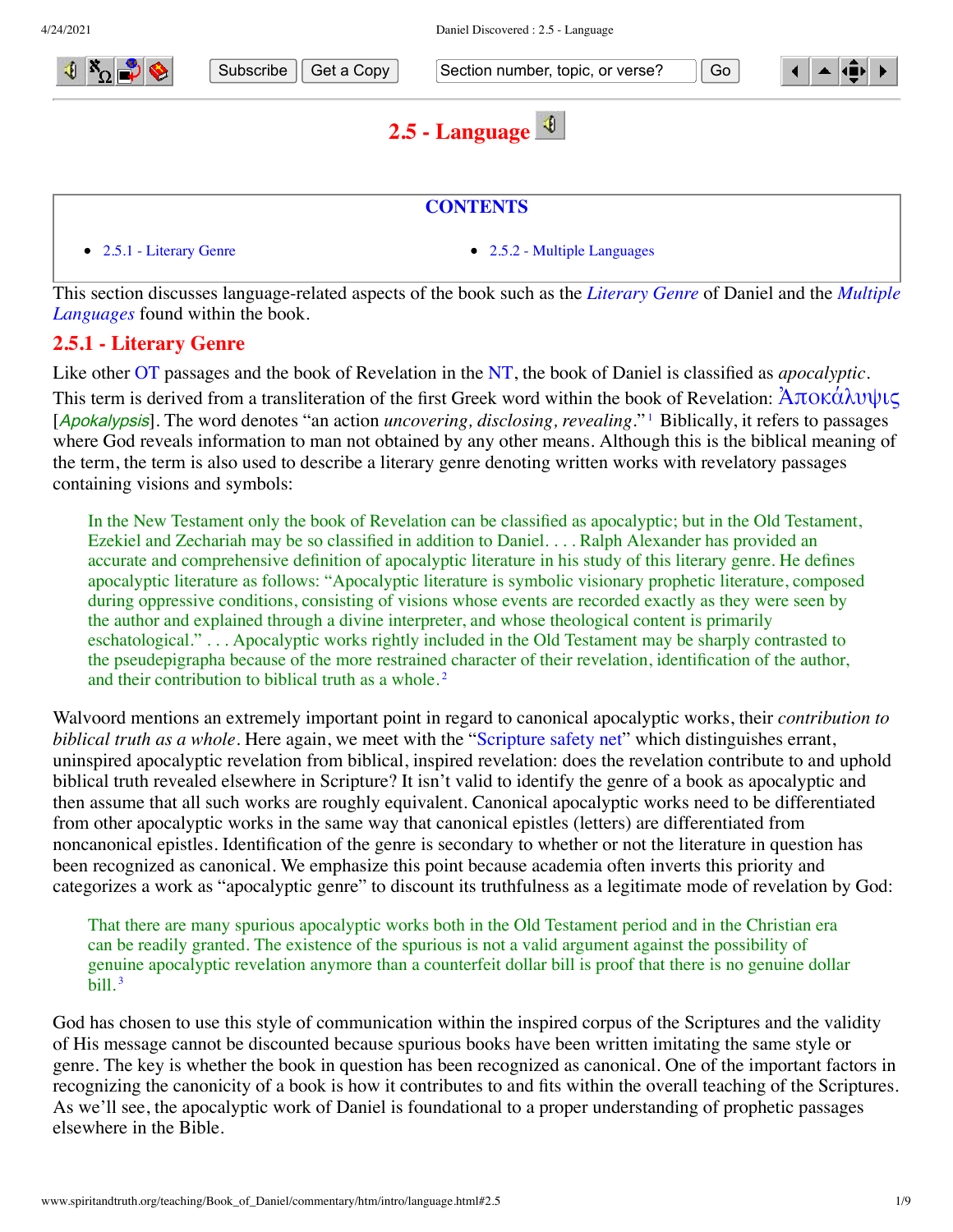#### 4/24/2021 Daniel Discovered : 2.5 - Language

As many have recognized, apocalyptic passages are generally given within the context of apparent hopelessness. During times when it appears that events of history are not going according to God's plans or promises. Apocalyptic revelation is often associated with a period in which man's response to God led to judgment or postponement of promises. In the case of the book of Revelation, the Davidic king was rejected, crucified and His rule from the throne of David postponed (Acts [1:6-7](http://www.spiritandtruth.org/bibles/nasb/b44c001.htm#Acts_C1V6)) and the age of the Church began to unfold. With the book of Daniel, the Jews, Jerusalem, and even God's house (the Temple) were judged and the people taken into captivity (see *[Historical Setting](http://www.spiritandtruth.org/teaching/Book_of_Daniel/commentary/htm/intro/setting.html#2.9)*). In both cases, there were long periods characterized by disobedience and judgment but the apocalyptic message given by God underscored the fact that God's covenant faithfulness (Lev. [26:44-45;](http://www.spiritandtruth.org/bibles/nasb/b03c026.htm#Lev._C26V44) Luke [1:32\)](http://www.spiritandtruth.org/bibles/nasb/b42c001.htm#Luke_C1V32) cannot be thwarted and His sovereign will is destined to prevail upon the earth:

<span id="page-1-3"></span><span id="page-1-2"></span><span id="page-1-0"></span>Apocalyptic literature is always pessimistic in the short run, there's no hope. The die has been cast, unlike in the prophets when there's a possibility of repentance, by the time you get to the apocalyptic literature the game is over; the whistle has blown, there's no hope for repentance. There's only one option—sit it out until God intervenes. So apocalyptic literature is pessimistic in the short run, optimistic in the long run.<sup>[4](#page-6-3)</sup>

We'll see this aspect when in Daniel  $9\blacktriangleright$  where Daniel, after interceding for the restoration of Jerusalem, is given the prediction of the *[Seventy Sevens](http://www.spiritandtruth.org/teaching/Book_of_Daniel/commentary/htm/topics/seventy_sevens.html#4.6)* for the Jews and Jerusalem, including the prediction of *yet another destruction of the city* to follow the restoration under Ezra and Nehemiah which Daniel is interceding for! [5](#page-6-4)

### **2.5.2 - Multiple Languages**

Within the book of Daniel, we find the influence of four different languages: [Hebrew,](#page-1-1) [Aramaic,](#page-1-1) [Greek](#page-3-0), and [Persian](#page-5-0). Major sections of the book are written in Hebrew and Aramaic with individual Greek and Persian terms found within the text.

The characteristics of these different languages and foreign terms found in Daniel have been the basis for a number of [attacks](http://www.spiritandtruth.org/teaching/Book_of_Daniel/commentary/htm/intro/introduction.html#2.2.4.1) by critics of the book. Assertions are made that various foreign words could not have been known by Daniel as early as the sixth century B.C. so Daniel must have been written at a [later date](http://www.spiritandtruth.org/teaching/Book_of_Daniel/commentary/htm/intro/date.html#2.4). When discussing the languages and terms, we'll touch upon reasons why this is not so. Along the way, it will become apparent how subjective many of these arguments are—frequently being based on presuppositions of scholars in combination with historical ignorance or silence. And, as in any realm of academic inquiry, many of the scholars disagree over key points. [6](#page-6-5)

#### <span id="page-1-4"></span><span id="page-1-1"></span>**2.5.2.1 - Hebrew and Aramaic**

Within the book of Daniel, Daniel [1:1](http://www.spiritandtruth.org/bibles/nasb/b27c001.htm#Dan._C1V1) > 2:4a and [8:1](http://www.spiritandtruth.org/bibles/nasb/b27c008.htm#Dan._C8V1) > [-12:13](http://www.spiritandtruth.org/bibles/nasb/b27c012.htm#Dan._C12V13) are written in Hebrew, whereas Daniel [2:4b](http://www.spiritandtruth.org/bibles/nasb/b27c002.htm#Dan._C2V4)[‣](http://www.spiritandtruth.org/teaching/Book_of_Daniel/commentary/htm/chapters/02.html#3.2.4)-[7:28](http://www.spiritandtruth.org/bibles/nasb/b27c007.htm#Dan._C7V28)[‣](http://www.spiritandtruth.org/teaching/Book_of_Daniel/commentary/htm/chapters/07.html#3.7.28) are in Aramaic. The use of Aramaic is not unique to Daniel, it is also found in Ezra, Jeremiah, and Genesis.<sup>[7](#page-6-6)</sup>

<span id="page-1-5"></span>The switch from Hebrew to Aramaic occurs in the middle of a verse,<sup>[8](#page-6-7)</sup> carefully crafted so as to coincide with the first words spoken by the [Chaldeans](http://www.spiritandtruth.org/teaching/Book_of_Daniel/commentary/htm/glossary.html#5.2.16) (Babylonian wise men) who no doubt spoke in Aramaic at the court of [Babylon.](http://www.spiritandtruth.org/teaching/Book_of_Daniel/commentary/htm/glossary.html#5.2.9) The switch to Aramaic is emphasized below:

#### <span id="page-1-6"></span>Then the Chaldeans spoke to the king in Aramaic, **"O king, live forever! Tell your servants the dream, and we will give the interpretation."** (Dan. [2:4](http://www.spiritandtruth.org/bibles/nasb/b27c002.htm#Dan._C2V4)[‣](http://www.spiritandtruth.org/teaching/Book_of_Daniel/commentary/htm/chapters/02.html#3.2.4)) [emphasis added]

From this point onward, Daniel continues in Aramaic until the end of chapter 7 and then resumes in Hebrew in chapter 8, verse 1 and for the rest of the book.

It would seem that the switch to Aramaic recognizes the Gentile setting of the historic narrative which follows since Aramaic was the predominant language spoken by the heterogeneous population at Babylon. Not only was Aramaic spoken at Babylon, it was the *lingua franca* over a wide region during the sixth century B.C., especially in the realms of government and commerce. With this in mind, the use of Aramaic may also serve to indicate that the subject matter of chapters 2-7 are of special interest to non-Jews:

Since Aramaic was the *lingua franca* of this period, it seems logical that Daniel would have recorded most of his memoirs in that language. In fact, Aramaic probably was the means by which he normally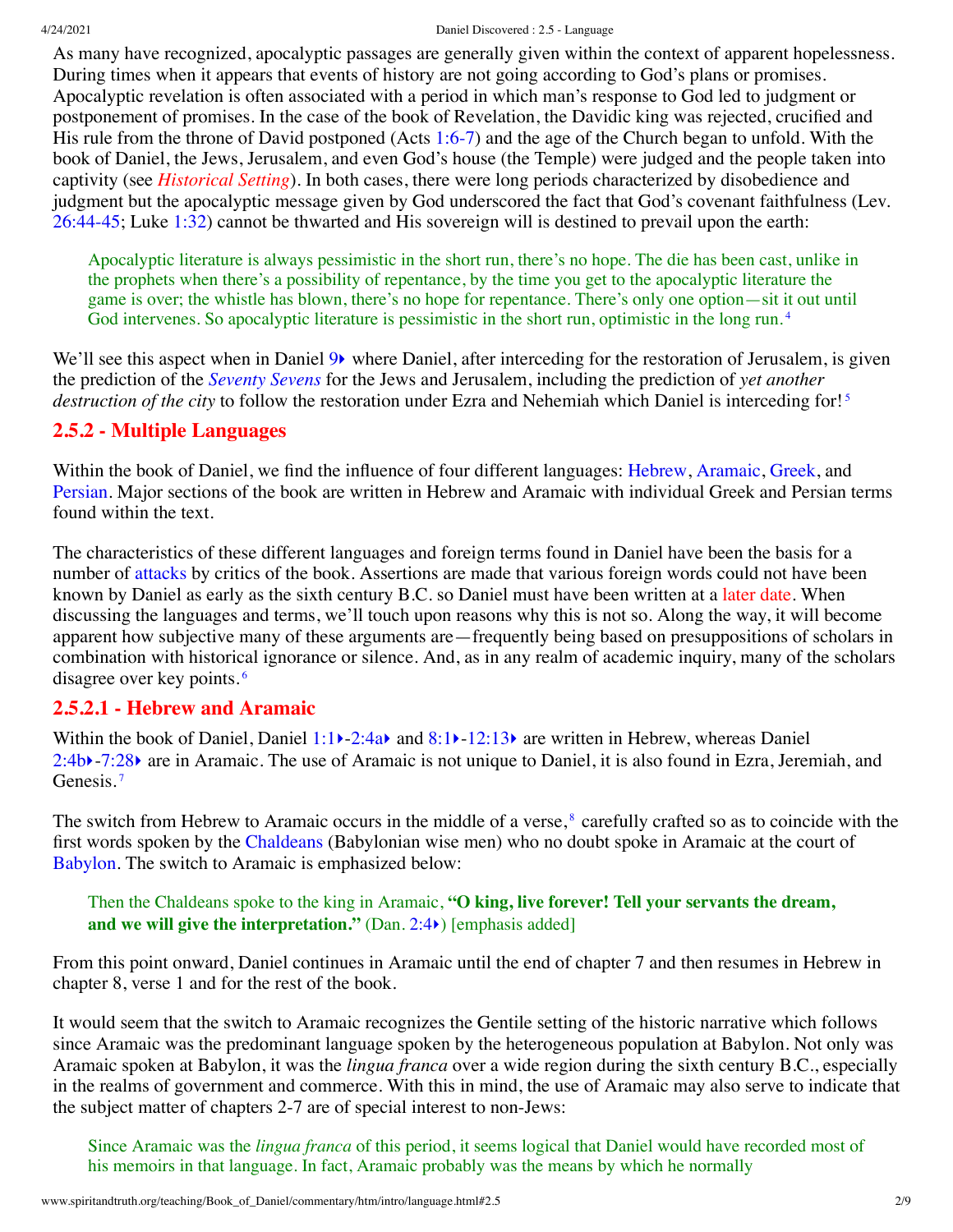**Fragment from Isaiah Scroll**

communicated. Official decrees were issued in Aramaic so that people in all parts of the empire could read them, and it is not surprising that chap. 4 was written in this language. Moreover, all the accounts in chaps. 2-6 concern Gentile kings whose activities would have been of interest to a world audience, and so this material was written in a language that non-Jews could understand. Finally, the messages concerning the four Gentile kingdoms of chap. 7 (and chap. 2) involved not only Israel but the whole world and therefore were issued in Aramaic. Regarding the Hebrew of Daniel, the introduction (chap. 1) was likely written in the prophet's native language because it reports the fate of three Jewish youth's sent to Babylon in the final days of the kingdom of Judah, an account that would have been of little interest to a Gentile audience. Like wise, chaps. 8-12 speak particularly of the fate of the Jews under tyrannical rulers (Antiochus IV and the eschatological Antichrist) and would not have been relevant to the Gentile world of Daniel's time. Daniel therefor wrote this section in Hebrew, the language of the Jews. The Aramaic was reserved for the parts of the book that had universal appeal or special relevance to the Gentile nations, and Hebrew was employed for those portions that most concerned the Jews. [10](#page-6-9)

<span id="page-2-1"></span>As to the question of why half the book was written in Aramaic and half in Hebrew, the reason for the choice is fairly obvious. Those portions of Daniel's prophecy which deal generally with Gentile affairs (the four kingdoms of



<span id="page-2-3"></span><span id="page-2-2"></span><span id="page-2-0"></span>**[9](#page-6-8)**

Nebuchadnezzar's dream, the humiliation of that king in the episode of the fiery furnace and by his seven years of insanity, and also the experiences of Belshazzar and Darius the Mede) were put into a linguistic medium which all the public could appreciate whether Jew or Gentile. But those portions which were of particularly Jewish interest (chaps. 1, 8-12) were put into Hebrew in order that they might be understood by the Jews alone. This was peculiarly appropriate because of the command in chapter 12 to keep these later predictions more or less secret and seal them up until the time of fulfillment (12:9).<sup>[11](#page-6-10)</sup>

The distinction between Hebrew and Aramaic may also emphasize the Jewish vs. Gentile themes found within Daniel, especially the contrast between God's plan for the Jews and Jerusalem (Dan. [9:24](http://www.spiritandtruth.org/bibles/nasb/b27c009.htm#Dan._C9V24) $\epsilon$ ) vs. their repression under Gentile dominion during the [Times of the Gentiles](http://www.spiritandtruth.org/teaching/Book_of_Daniel/commentary/htm/glossary.html#5.2.87) (Dan. [2:31-45](http://www.spiritandtruth.org/bibles/nasb/b27c002.htm#Dan._C2V31)); [7:1-28](http://www.spiritandtruth.org/bibles/nasb/b27c007.htm#Dan._C7V1)); cf. Luke [21:24](http://www.spiritandtruth.org/bibles/nasb/b42c021.htm#Luke_C21V24); Rev. [11:2](http://www.spiritandtruth.org/bibles/nasb/b66c011.htm#Rev._C11V2)):

The explanation I wish to offer is that the author of Daniel had two related but distinct kinds of messages to deliver. One was a message of judgment and final defeat to the Gentile world, of whom the chief representatives of the time were Nebuchadnezzar, Belshazzar, Darius, and Cyrus. The other was a message of hope and deliverance for God's oppressed but precious, holy people, the Hebrews. [12](#page-7-0)

See *[Structure](http://www.spiritandtruth.org/teaching/Book_of_Daniel/commentary/htm/intro/structure.html#2.8)* for additional information on this topic.

Evidence from the [DSS](http://www.spiritandtruth.org/teaching/Book_of_Daniel/commentary/htm/glossary.html#5.2.23) shows that these shifts between Hebrew and Aramaic have been a part of Daniel from early on:

Another question in the case of Daniel concerns the bilingual nature of the book, which in the Hebrew Bible opens in Hebrew, switches to Aramaic at chapter 2:4b, and then reverts again to Hebrew at 8:1. The four scrolls that preserve material from two or all three of these sections make the very same transitions from Hebrew to Aramaic and back again.<sup>[13](#page-7-1)</sup>

<span id="page-2-4"></span>Noteworthy is 1QDan<sup>a</sup> because it preserves the transition from Hebrew to Aramaic in Dan. [2:4](http://www.spiritandtruth.org/bibles/nasb/b27c002.htm#Dan._C2V4)). Manuscript 1QDan<sup>b</sup> is significant since like the Massoretic Text it omits Dan. [3:24-30](http://www.spiritandtruth.org/bibles/nasb/b27c003.htm#Dan._C3V24) $\blacktriangleright$ , the interpolated materials found in the Greek, Syriac, and Latin versions of the book. Manuscripts 4QDan<sup>a</sup> and 4QDan<sup>b</sup> both illustrate the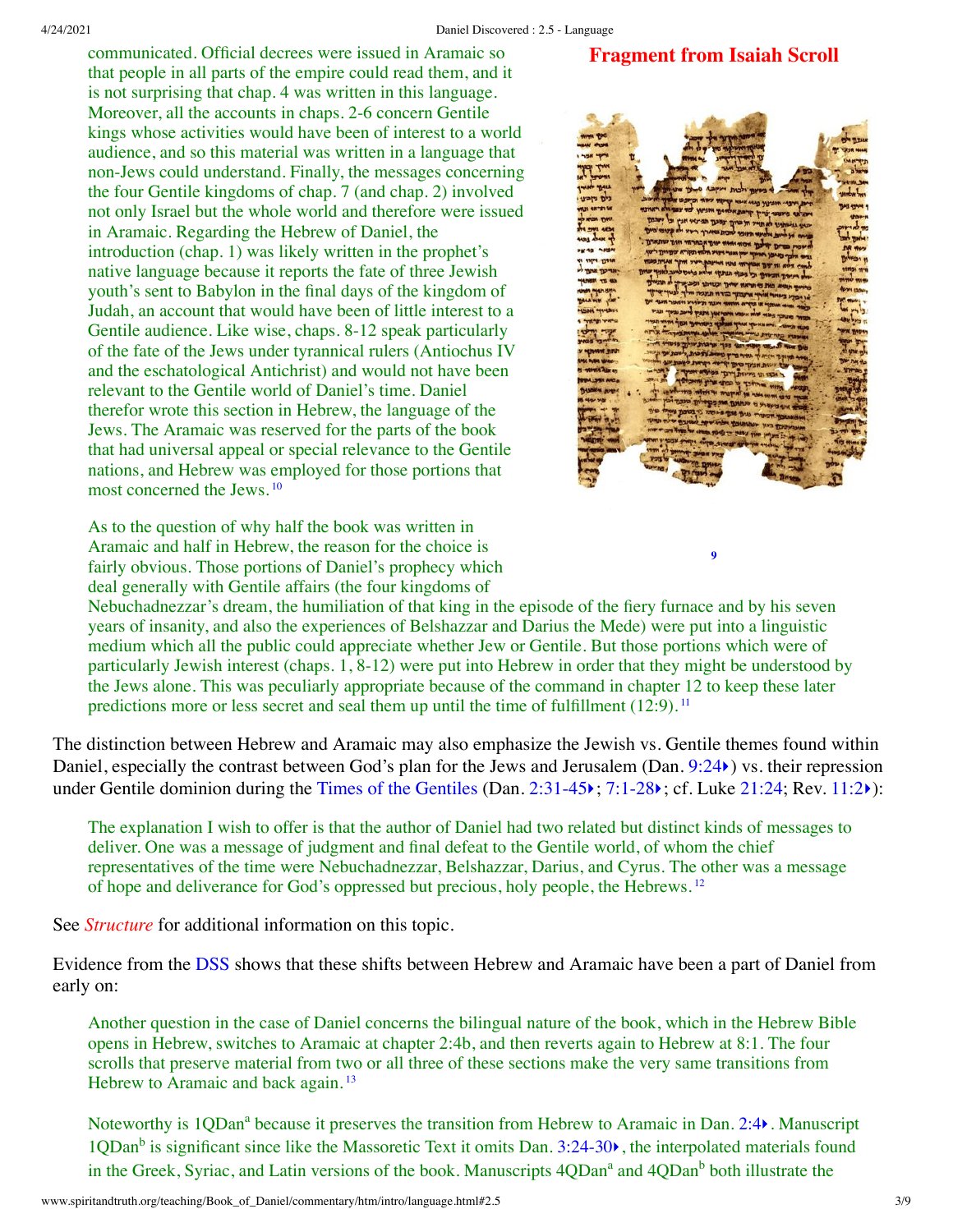<span id="page-3-2"></span><span id="page-3-1"></span>shift from Aramaic back to Hebrew at Dan. [8:1](http://www.spiritandtruth.org/bibles/nasb/b27c008.htm#Dan._C8V1) $\bullet$ , and 4QDan<sup>a</sup> is also notable due to its age, ca. 100-50 B.C.; 4QDan<sup>c</sup> has been dated in the second century B.C., a fact that has implications concerning the time of the books' composition . . . [14](#page-7-2)

Some have reasoned that the two languages are evidence of more than one author, but the shift from Hebrew to Aramaic in *mid-verse* argues against this idea. Moreover, other mixed language Near Eastern compositions have been found to use a similar technique for emphasis.<sup>[15](#page-7-3)</sup>

#### **2.5.2.1.1 - Style of Aramaic**

<span id="page-3-3"></span>As might be expected, the critics have pointed to the style of the Aramaic within Daniel as evidence that the book was composed late, during the Maccabean era. They maintained that the Aramaic in Daniel was that of a *Western* rather than *Eastern* style. Others who have studied the question disagree, noting that the Aramaic of Daniel is Eastern, not Western. [16](#page-7-4) Presumably, Daniel would have composed in the Eastern style since he lived most of his life in [Babylon](http://www.spiritandtruth.org/teaching/Book_of_Daniel/commentary/htm/glossary.html#5.2.9). Still other scholars maintain that prior to the first century B.C., when Daniel would have written, there is no evidence that Aramaic had developed different Eastern and Western styles.<sup>[17](#page-7-5)</sup>

In any event, more recent studies have shown that the Aramaic of Daniel is of early composition—too early to have been written in the Maccabean era when the critics place the composition of Daniel:

<span id="page-3-4"></span>Kitchen notes that about ninety percent of the Aramaic vocabulary in Daniel occurs in fifth-century texts or earlier and maintains that words appearing in the fifth century presuppose their existence in the sixth century. Akkadian loan words in Aramaic are of no significance for dating since Aramaean migration into Mesopotamia from southern Babylonia persisted from the twelfth century B.C. All Persian words in Daniel are from Old Persian and therefore certainly plausible (even suggestive) for a pre-second-century dating. . . . In our opinion the strength of the argument for a pre-second-century Daniel comes from Daniel's proximity to both the Elephantine papyri and the Aramaic of Ezra. In this there appears to be a general consensus among the scholars. Without question the majority of the Elephantine papyri are fifth century B.C., and the majority of modem scholars agree that the original composition of Ezra is no later than the fourth century B.C. If Daniel is so similar to the Elephantine papryi and Ezra, is it not reasonable to think that the composition of Daniel is prior to the second century B.C.? [18](#page-7-6)

<span id="page-3-6"></span><span id="page-3-5"></span>The affinity of the Aramaic portion with known fifth-century Aramaic documents argues for its early composition. Fox writes, 'Recent studies on the Aramaic of Daniel indicate that it is closely akin to the fifthcentury Imperial Aramaic of Ezra and the Elephantine papyri, but very different from the later Palestinian derivations of Imperial Aramaic witnessed by the Genesis Apocryphon and the Targum of Job found among the Dead Sea Scrolls. It now appears that "the Genesis Apocryphon furnishes very powerful evidence that the Aramaic of Daniel comes from a considerably earlier period than the second century BC." ' [19](#page-7-7)

Critics have also pointed to the relatively later form of the spelling of some Aramaic terms as an indication of a Maccabean era composition. In reply, Leupold notes that this could be an indication of editing activities which were part of the process of scribal maintenance of the text:

We on our part, however, are meeting the critic on his own ground and are assuming for the moment that the Aramaic portions of Daniel, since they were written in the world language, may, for that matter, have been brought up to date in spelling and endings and the like as late as the second century B.C. The particular reason for this revision may well have been the fact that the Book of Daniel was being appreciated anew in the troublous times under Antiochus Epiphanes. . . . It would not necessitate the loss of a single word or the alteration of the meaning of a single sentence. It would be entirely parallel, let us say, with the fortunes of Luther's translation of the Bible, when the original of Luther of the sixteenth century is compared with reprints of the nineteenth and the twentieth centuries. Certain consonants are dropped, others are added; some are doubled; some endings are changed; new spellings appear. . . . who, because of the nineteenthcentury spelling, would venture the claim that Luther could not have been the author of the translation? . . . We cite Luther's translation as a parallel because German orthography has undergone more extensive variations than has the English during the last four centuries.<sup>[20](#page-7-8)</sup>

## <span id="page-3-7"></span><span id="page-3-0"></span>**2.5.2.2 - Greek Words**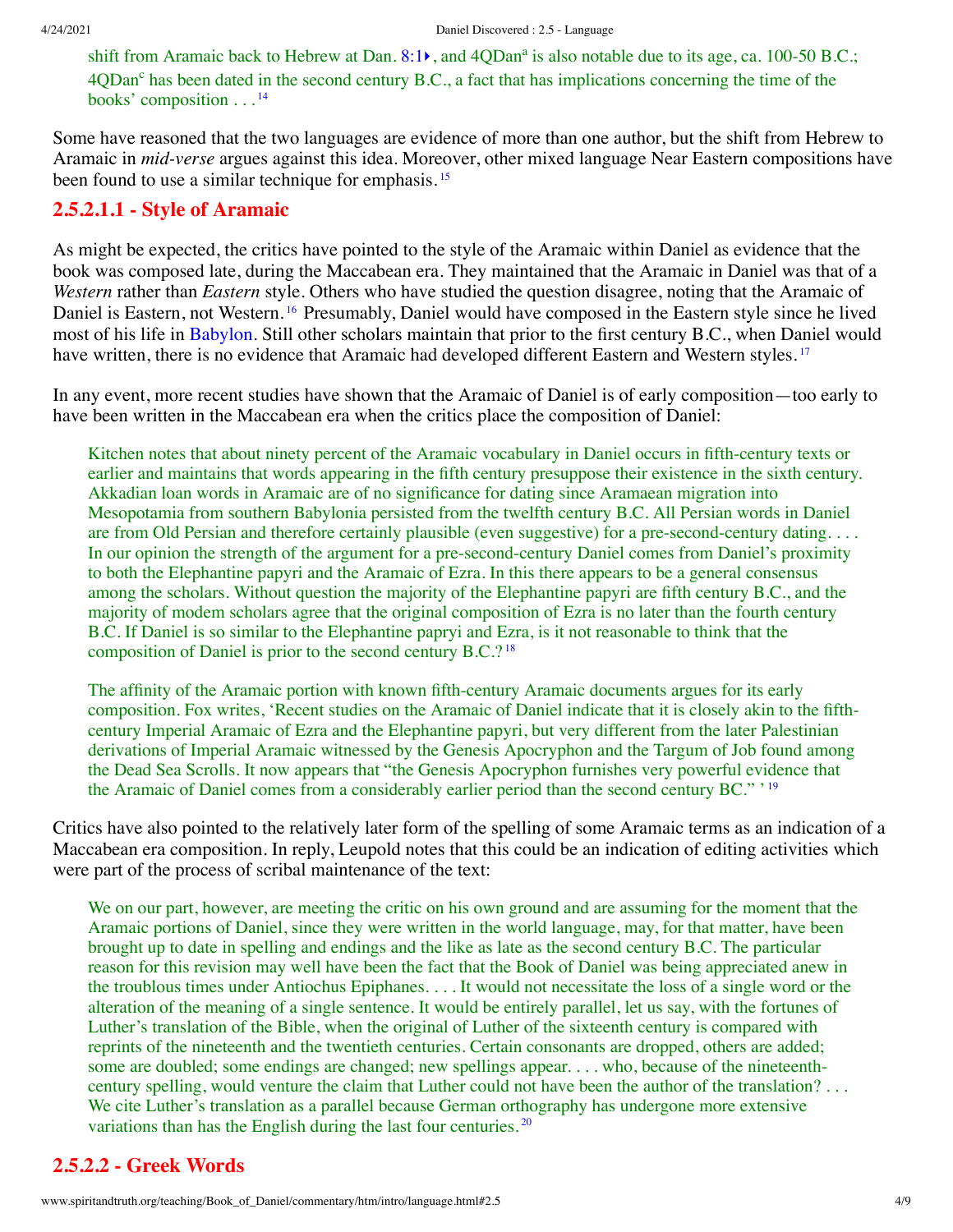Several musical instruments in chapter 3 of Daniel appear to be Aramaic transliterations of their Greek names.<sup>[22](#page-7-10)</sup> One English translation renders the musical terms as "harp"

<sup>p</sup> [ְפּ ַסְנ [ֵתִּרין](http://www.spiritandtruth.org/teaching/Book_of_Daniel/commentary/htm/intro/introduction.html#2.2.2.6)) "psaltery ",])qaṯrôm [ַק [ְתרוֹם](http://www.spiritandtruth.org/teaching/Book_of_Daniel/commentary/htm/intro/introduction.html#2.2.2.6)) <sup>e</sup>santērîn]), and  $\text{``symphony'' } (\overline{1})^{\text{in}}$   $\text{``sign}^{\text{e}}$   $\text{``sum}^{\text{e}} \text{''}$   $\text{``sum}^{\text{e}} \text{''}$  (Dan. [3:5](http://www.spiritandtruth.org/bibles/nasb/b27c003.htm#Dan._C3V5) $\text{``}$ , [7](http://www.spiritandtruth.org/bibles/nasb/b27c003.htm#Dan._C3V7) $\text{``}$ ,  $10\bullet$  $10\bullet$ ,  $15\bullet$  $15\bullet$  in the NKJV).

Critics assert that the appearance of some of these terms indicated a late date of composition for the book of Daniel because these Greek words would not have been known in [Babylon](http://www.spiritandtruth.org/teaching/Book_of_Daniel/commentary/htm/glossary.html#5.2.9) in the sixth century B.C.

<span id="page-4-2"></span><span id="page-4-1"></span>

**King David playing Zither**

<span id="page-4-8"></span><span id="page-4-7"></span><span id="page-4-6"></span><span id="page-4-0"></span>**[21](#page-7-9)**

Three Greek loan words that appear in the Aramaic portion of the book (cf. Dan.  $3:5\rightarrow$  $3:5\rightarrow$ ,  $7\rightarrow$  $7\rightarrow$ ,  $10\rightarrow$  $10\rightarrow$ ,  $15\rightarrow$  $15\rightarrow$ ) are commonly cited as proof of a late date. Jeffrey insists that these words qaytěrôs, "zither" (Greek kitharis), pěsantērîn, "harp" (Greek psaltērion), and sûmpōněyâ, "pipes" (Greek symphōnia)

—"have a history within Greek that shows that they could hardly have come into Oriental languages until that spread of Greek culture which followed the campaigns of Alexander the Great . . ." Yet Kitchen points out that the Greek kitharis (Dan.  $3:5\rightarrow, 7\rightarrow, 10\rightarrow, 15\rightarrow$  $3:5\rightarrow, 7\rightarrow, 10\rightarrow, 15\rightarrow$  $3:5\rightarrow, 7\rightarrow, 10\rightarrow, 15\rightarrow$  $3:5\rightarrow, 7\rightarrow, 10\rightarrow, 15\rightarrow$  $3:5\rightarrow, 7\rightarrow, 10\rightarrow, 15\rightarrow$  $3:5\rightarrow, 7\rightarrow, 10\rightarrow, 15\rightarrow$  $3:5\rightarrow, 7\rightarrow, 10\rightarrow, 15\rightarrow$  $3:5\rightarrow, 7\rightarrow, 10\rightarrow, 15\rightarrow$ ) is know from Homer (eighth century B.C. at the latest [*Illiad* 13.731; *Odyssey* I:153]) and is not a certain sign of late composition. Although the other two words are not attested in Greek until after the sixth century B.C., this argument from silence does not mean that they were not present in the Greek language or that they were unknown in Babylon in the sixth century  $B.C.<sup>24</sup>$  $B.C.<sup>24</sup>$  $B.C.<sup>24</sup>$ 

<span id="page-4-4"></span><span id="page-4-3"></span>Greek culture had a wide influence in the Near East in the time of Daniel. Mitchell and Joyce identify significant cultural interactions facilitating the dissemination of Greek culture in the years 750, 660, 605-585, 595-570, 590, sixth-fifth century, and fifth century B.C. Boutflower also lists dates demonstrating contact of Assyria, Babylonia, and Egypt with the Asiatic Greeks for over a century before the age of Daniel: 715, 711, 707, 698, 697, 674, 664, 605, 595, 587 B.C. [25](#page-7-13) Moreover, there were Greek colonies in Palestine as early as the days of Hezekiah and possibly even earlier.<sup>[26](#page-7-14)</sup> Greek culture was dispersed abroad by extensive trading activities and also by the employment of Greek mercenaries in Egypt and Western Asia.<sup>[27](#page-7-15)</sup>

<span id="page-4-5"></span>Evidence of the extensive and early influence of Greek culture is reflected in the appearance of Greek words in other early Aramaic documents, such as the Elephantine Papyri dated to the fifth century B.C.<sup>[28](#page-8-0)</sup>

Furthermore, the terms in question are all *musical terms* which we might expect were among the earliest terms to cross language boundaries due to the wide influence of the arts and employment of foreign musicians. [29](#page-8-1) Musical terms frequently retain their original phonetic pronunciation by transliteration into the native tongue, much like the Italian words *piano* or *viola* in English. [30](#page-8-2)

In Daniel's day, the Neo-Babylonian empire had eclipsed the Assyrian empire and Babylon served as a center of commercial intercourse so Greek culture, some by way of earlier influence in Assyria, would be expected:

<span id="page-4-10"></span><span id="page-4-9"></span>The assumption that the instruments of the Greeks were in use among the Chaldeans early in the sixth century B. C., or even in the seventh and eighth, involves no difficulty whatever. It would seem strange, rather, if no traces of commercial intercourse with the Greeks at about the middle of the sixth century B. C. were found in Babylon, the primitive "city of merchants" (Eze. [17:4](http://www.spiritandtruth.org/bibles/nasb/b26c017.htm#Eze._C17V4), [12;](http://www.spiritandtruth.org/bibles/nasb/b26c017.htm#Eze._C17V12) cf. Jos. [7:21\)](http://www.spiritandtruth.org/bibles/nasb/b06c007.htm#Jos._C7V21), since the Assyrian kings Esar-haddon, Sargon, and Sennacherib were involved in either friendly or hostile relations with the Greeks of Asia Minor, as early as the eighth century B.C.<sup>[31](#page-8-3)</sup>

In fact, numerous scholars have remarked upon the relative paucity of Greek terms within Daniel—if Daniel were written in the Maccabean era as critics maintain, there should be many more Greek words found within the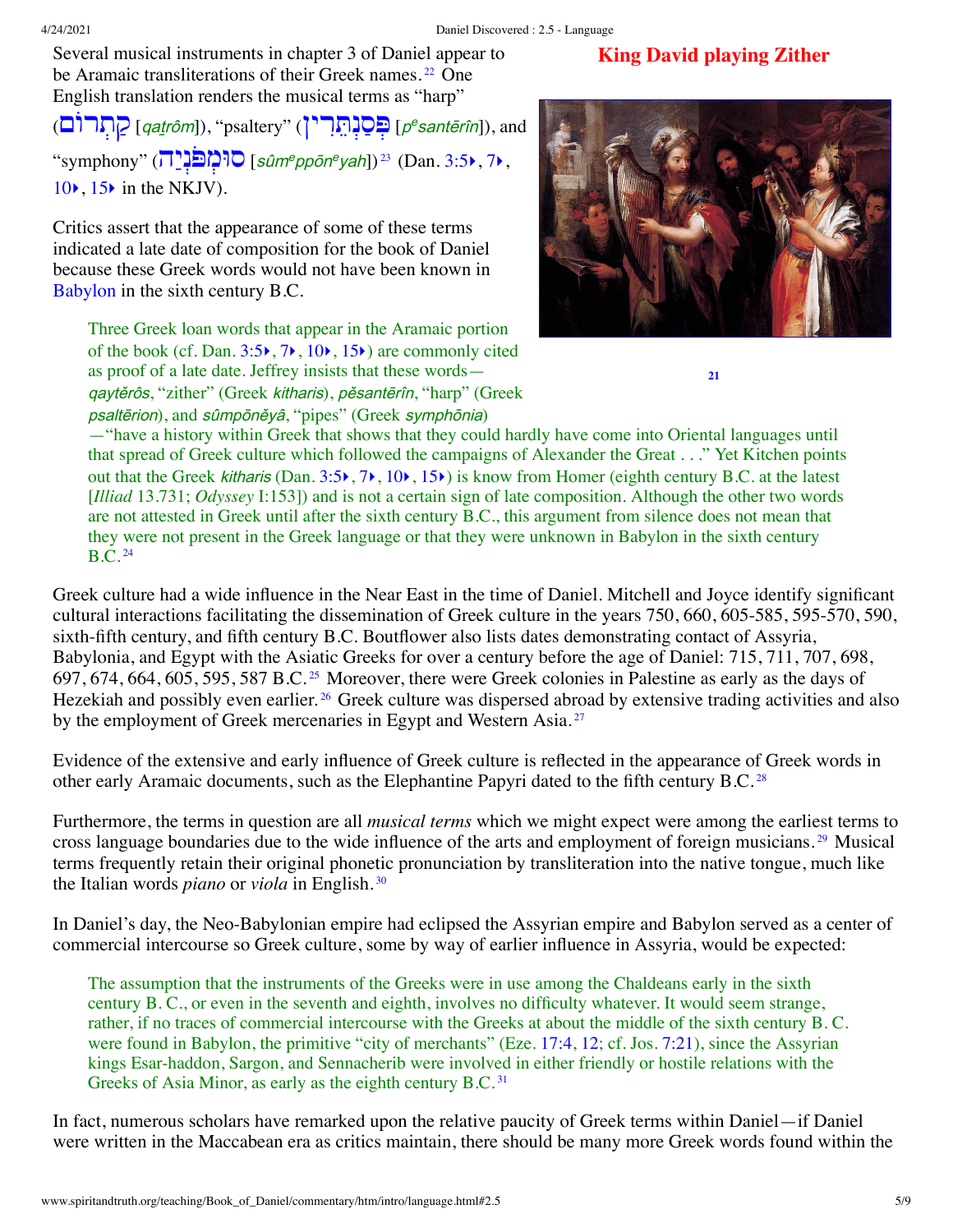text. For between the Medo-Persian empire of Daniel's time and the Maccabean era, we find the rise and fall of Alexander the Great which furthered the dissemination of Greek culture and influence:

Insuperable difficulties are encountered in attempting to explain how it was possible in the 160 years between Alexander's conquest of the Near East and the reign of Antiochus Epiphanes that not a single Greek term pertaining to administration or government had been adopted into the Aramaic of the early second century. Since there are at least fifteen Persian loan-words (largely pertaining to government functions and administrative titles) to be found in Daniel's Aramaic, it is perfectly evident that Aramaic, the lingua franca of the Babylonian capital, readily adopted foreign terms of this sort. But the fact that no such Greek terms are to be found in Daniel demonstrates beyond all reasonable doubt that this work was composed in the Persian period rather than after Greek had become the language of government in the Near East.<sup>[32](#page-8-4)</sup>

<span id="page-5-2"></span><span id="page-5-1"></span>In fact, the meager number of Greek terms in the Book of Daniel is a most convincing argument that the prophecy was not produced in the Maccabean period, the heart of the Greek era. By 170 B.C. Greekspeaking governments had controlled Babylon and Palestine for 150 years, and numerous Greek terms would be expected in a work produced during this time.<sup>[33](#page-8-5)</sup>

<span id="page-5-3"></span><span id="page-5-0"></span>[34](#page-8-6)

#### **2.5.2.3 - Persian Words**

The text of Daniel also includes words of Persian origin. This too has been seen as evidence for a late date of composition for the book. But, as in the case of the *[Greek Words](#page-3-0)* found in Daniel, we find that the appearance of the terms is easily explained by early contact between Persia and Aramaic-speaking peoples as well as the restricted sphere in which the terms were employed.

To illustrate the wide diffusion of the Arameans, and their contact with Median tribes speaking the Old Persian well before the sixth-century date of the book of Daniel, Boutflower lists significant contacts in the following years: 1650, 1[35](#page-8-7)0, 1150, 1120, 1050, 1010, 885-860, 850, 770-730, 745, 744, 722, 536, and 471-411 B.C.<sup>35</sup>

<span id="page-5-5"></span><span id="page-5-4"></span>The presence of Akkadian loanwords . . . is, of course, unexceptional in a work such as Daniel, considering the cultural milieu from which it emerged. The same is true of the nineteen or so words of Persian origin, some of which are attested in the Targums. About half of the Persian loan words occur in Official Aramaic, and in general can be found in sixth- to fifth-century B.C. literary sources. It is worth noting that all such Persian terms are Old Persian in nature, i.e., earlier than ca 300 B.C., a fact which would be consistent with the linguistic situation of pre-Hellenistic Aramaic. [36](#page-8-8)

The majority of the Persian loan words are technical terms which were used within the sphere of governmental business—just the sort of terminology which Daniel, in his administrative position under the Medes and Persians, would have quickly acquired:

The speculation as to why Persian terms should be used is much ado about nothing. It would be natural for Daniel, who may have written or at least edited this passage after the Persian government had come to power, to bring the various offices up-to-date by using current expressions. The fact that Daniel was so familiar with these offices is another evidence that he lived in the sixth century B.C..<sup>[37](#page-8-9)</sup>

<span id="page-5-7"></span><span id="page-5-6"></span>For a careful examination of the list presented at once reveals the fact that at least twelve of the seventeen words listed are in the class of governmental terminology used at governmental headquarters—names of officials, technical terms, and the like. If Daniel moved in the circles of the new Persian government he must have become immediately aware of the new regime that the Persians set up, their new nomenclature to designate the new officials. Not only that, but he must have seen that to use the old terminology would have confused the new generation for which he was writing. [38](#page-8-10)

As mentioned concerning the contribution of *[The Septuagint](http://www.spiritandtruth.org/teaching/Book_of_Daniel/commentary/htm/intro/date.html#2.4.2.4)* regarding the *[Date](http://www.spiritandtruth.org/teaching/Book_of_Daniel/commentary/htm/intro/date.html#2.4)* of Daniel, there is evidence that by the time the [Septuagint](http://www.spiritandtruth.org/teaching/Book_of_Daniel/commentary/htm/glossary.html#5.2.81) was translated, the meaning of a number of the Persian terms had been forgotten. This would be unlikely if Daniel were written late.

Furthermore it should be observed that even in the Septuagint translation of Daniel, which dates presumably from 100 B.C., or sixty-five years after Judas Maccabeus, the rendition of several of the Aramaic technical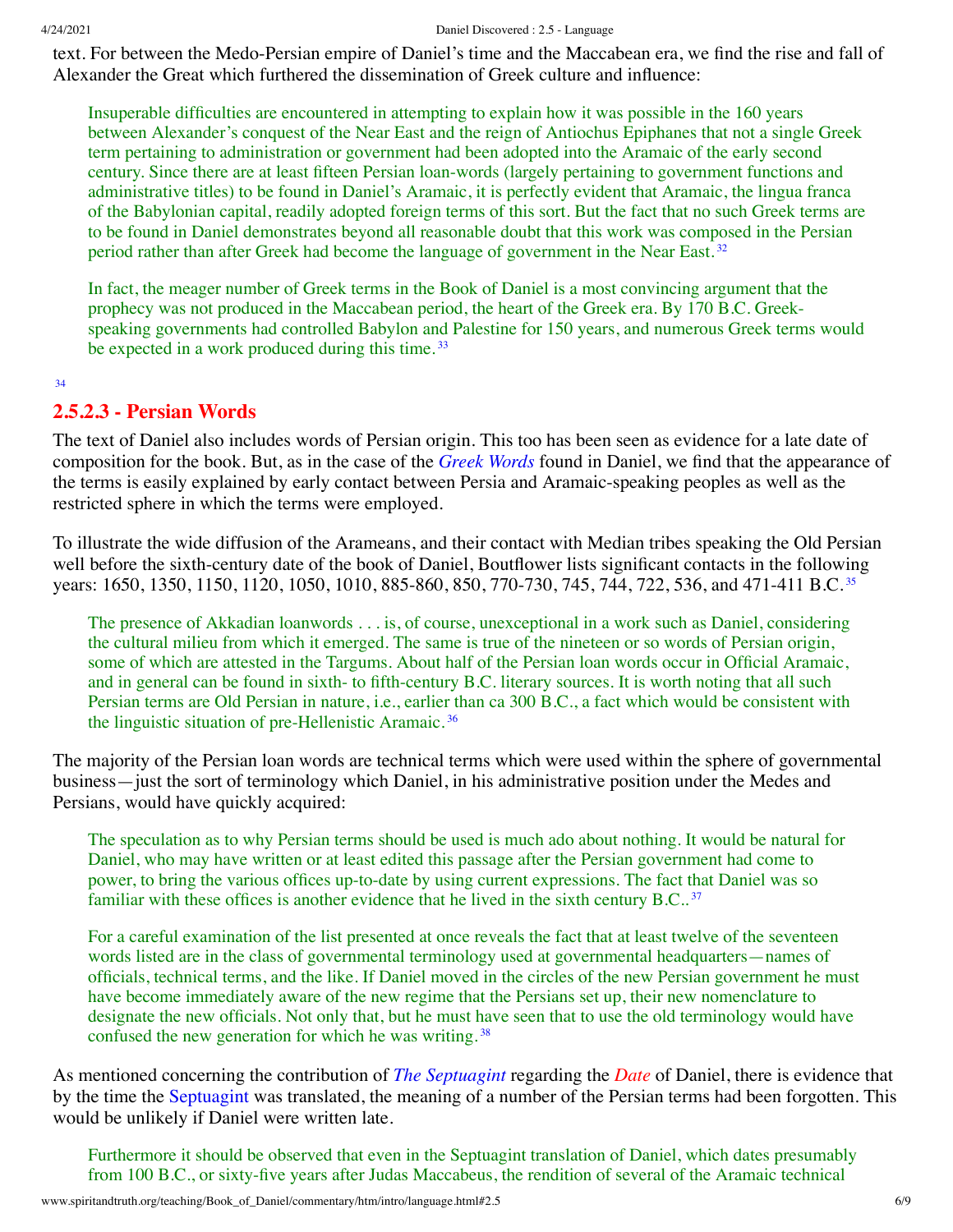4/24/2021 Daniel Discovered : 2.5 - Language

<span id="page-6-11"></span>terms for state officials was mere conjecture. . . . It is impossible to explain how within five or six decades after Daniel was first composed (according to the Maccabean date hypothesis) the meaning of these terms could have been so completely forgotten even by the Jews in Egypt, who remained quite conversant in Aramaic as well as in Greek. (Cf. D. J. Wiseman, *Some Problems in the Book of Daniel*, p. 43.) [39](#page-8-11)

Moreover, some of the Persian words are from an older form of Persian which no longer existed by the Maccabean era:

<span id="page-6-12"></span>The Persian expressions in the book would seem to be rather strong evidence for an early time of composition. Kitchen points out that "the Persian words in Daniel are specifically, *Old Persian* words." Old Persian gave way to Middle Persian ca. 300 B.C., so these terms must have come from an era before Persia fell to the Greeks since the Middle Persian period began at that time and there are no Middle Persian expressions in the book. [40](#page-8-12)

In summary, the Persian terms which appear within the book of Daniel are exactly what one would expect if the book of Daniel were written in the sixth century B.C., shortly after the events it describes.<sup>[41](#page-8-13)</sup>

<span id="page-6-13"></span>The linguistic evidence that critical scholars once advanced with such enthusiasm as proof of a Maccabean date for Daniel has undergone sobering modification of late as a result of archaeological discoveries in the Near East. In 1891 S. R. Driver could write quite confidently that the Persian words in Daniel presupposed a period of composition after the Persian empire had been well established; the Greek words demanded, the Hebrew supported, and the Aramaic permitted a date subsequent to the conquest of Palestine by Alexander the Great in 332 B.C. . . . [but the] studies of Rosenthal have shown that the kind of Aramaic employed in Daniel was that which grew up in the courts and chancelleries from the seventh century B.C. on and subsequently became widespread in the Near East. Thus it cannot be employed as evidence for a late date of the book, and in fact it constitutes a strong argument for a sixth-century B.C. period of composition. . . . It is now known that the Persian load-words in Daniel are consistent with an earlier rather than a later date for the composition of the book. [42](#page-8-14)

<span id="page-6-14"></span>

#### **Notes**

- <span id="page-6-0"></span>[1](#page-0-1)Timothy Friberg, Barbara Friberg, and Neva F. Miller, *[Analytical](http://www.spiritandtruth.org/teaching/Book_of_Daniel/commentary/htm/bibliography.html#69514) Lexicon of the Greek New Testament* (Grand Rapids, MI: Baker Books, 2000), 67.
- <span id="page-6-2"></span><span id="page-6-1"></span>[2](#page-0-2) John F. Walvoord, *Daniel: The Key to Prophetic [Revelation](http://www.spiritandtruth.org/teaching/Book_of_Daniel/commentary/htm/bibliography.html#69809)* (Chicago, IL: Moody Bible Institute, 1971), 13-14.  $3$  Ibid., 21.
- <span id="page-6-3"></span>[4](#page-1-2)Charles Clough, *[Lessons](http://www.spiritandtruth.org/teaching/Book_of_Daniel/commentary/htm/bibliography.html#69451) on Daniel* (Spokane, WA: Ellen Kelso, [transcriber], 2006), 1.8.
- <span id="page-6-4"></span><sup>[5](#page-1-3)</sup>Passages like these demonstrate the importance of focusing on the long-term, big-picture concerning what God is doing in history rather than the here-and-now. This is why an understanding of the prophetic framework within Scripture is so important.
- <span id="page-6-5"></span>[6](#page-1-4) "In Bertholdt's day the critics counted *ten* Greek words in Daniel: they have no come down to *two*. Dr. Pusey denies that there are any."—Robert Anderson, *Daniel in the [Critic's](http://www.spiritandtruth.org/teaching/Book_of_Daniel/commentary/htm/bibliography.html#69341) Den* (Grand Rapids, MI: Kregel Publications, 1909, 1990), 43n2.
- <span id="page-6-6"></span>[7](#page-1-5) "A similar use of Aramaic is found in Ezra [4:8-](http://www.spiritandtruth.org/bibles/nasb/b15c004.htm#Ezra_C4V8)[6:18](http://www.spiritandtruth.org/bibles/nasb/b15c006.htm#Ezra_C6V18); [7:12-26](http://www.spiritandtruth.org/bibles/nasb/b15c007.htm#Ezra_C7V12); Jer. [10:11;](http://www.spiritandtruth.org/bibles/nasb/b24c010.htm#Jer._C10V11) and the two words of the compound name *Jegar-Sahadutha* in Genesis [31:47](http://www.spiritandtruth.org/bibles/nasb/b01c031.htm#Gen._C31V47)."—Walvoord, *Daniel: The Key to Prophetic [Revelation](http://www.spiritandtruth.org/teaching/Book_of_Daniel/commentary/htm/bibliography.html#69809)*, 14.
- <span id="page-6-7"></span><sup>[8](#page-1-6)</sup> "If someone looks at a copy of the Hebrew Bible, these sections in Aramaic will appear no different from other parts of the Old Testament. This is true because the Aramaic characters are like those of the Hebrew, or, to be more exact, the squareshaped Hebrew letters are actually borrowed from the Aramaic. . . ."—Neil R. Lightfoot, *How We Got the [Bible](http://www.spiritandtruth.org/teaching/Book_of_Daniel/commentary/htm/bibliography.html#69633)* (Grand Rapids, MI: Baker Book House, 2003), 28.
- <span id="page-6-8"></span> $^9$  $^9$ Dead Sea Scroll - part of Isaiah Scroll (Isa. [57:17](http://www.spiritandtruth.org/bibles/nasb/b23c057.htm#Isa._C57V17)-[59:9](http://www.spiritandtruth.org/bibles/nasb/b23c059.htm#Isa._C59V9)), 1QIsa $^b$ , (ca 100 B.C.) Image courtesy of Daniel [Baranek](http://commons.wikimedia.org/wiki/File:1QIsa_b.jpg). Image is in the public domain.
- <span id="page-6-9"></span>[10](#page-2-1)Stephen R. Miller, ["Daniel,"](http://www.spiritandtruth.org/teaching/Book_of_Daniel/commentary/htm/bibliography.html#69657) in E. Ray Clendenen, Kenneth A. Mathews, and David S. Dockery, eds., *The New American [Commentary](http://www.spiritandtruth.org/teaching/Book_of_Daniel/commentary/htm/bibliography.html#69671)* (Nashville, TN: Broadman & Holman, 1994), 48.
- <span id="page-6-10"></span>[11](#page-2-2)Gleason Leonard Archer, *A Survey of Old Testament [Introduction](http://www.spiritandtruth.org/teaching/Book_of_Daniel/commentary/htm/bibliography.html#69356)* (Chicago, IL: Moody Press, 1998, c1994), 434.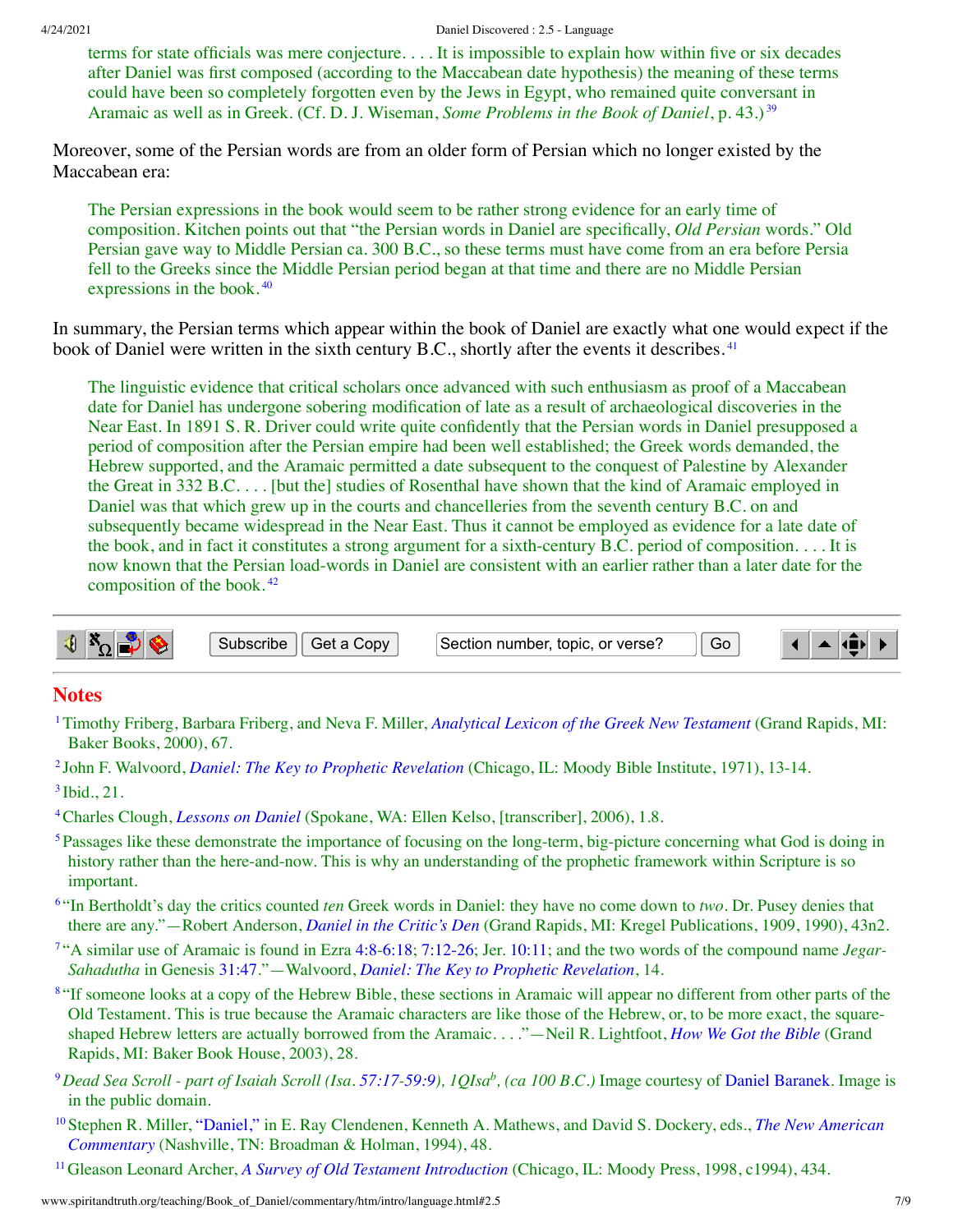<span id="page-7-0"></span>[12](#page-2-3)Robert Duncan Culver, *[Daniel](http://www.spiritandtruth.org/teaching/Book_of_Daniel/commentary/htm/bibliography.html#69461) and the Latter Days* (Chicago, IL: Moody Press, 1954, 1977), 108.

<span id="page-7-1"></span>[13](#page-2-4)Martin Abegg, Peter Flint, and Eugene Ulrich, *The Dead Sea [Scrolls](http://www.spiritandtruth.org/teaching/Book_of_Daniel/commentary/htm/bibliography.html#69480) Bible* (New York, NY: Harper Collins, 1999), 483. [14](#page-3-1)Miller, *[Daniel](http://www.spiritandtruth.org/teaching/Book_of_Daniel/commentary/htm/bibliography.html#69657)*, 50.

<span id="page-7-3"></span><span id="page-7-2"></span><sup>[15](#page-3-2)</sup> "However, in the light of what is now known about Near Eastern literary forms, it is possible to refute conclusively the arguments for diversity of authorship posited on the ground that the book contains two languages. The device whereby the main corpus of a literary composition was enclosed within a contrasting linguistic form so as to heighten the effect was commonly used in constructing single, integrated Mesopotamian compositions such as the Code of Hammurabi. Daniel, therefore, should be understood as a consciously composed literary unit involving Hebrew and Aramaic components."— Roland K. Harrison, ["Daniel,](http://www.spiritandtruth.org/teaching/Book_of_Daniel/commentary/htm/bibliography.html#69543) Book of," in Geoffrey W. Bromiley, ed., *The International Standard Bible [Encyclopedia,](http://www.spiritandtruth.org/teaching/Book_of_Daniel/commentary/htm/bibliography.html#69580) Revised* (Grand Rapids, MI: William B. Eerdmans Publishing Co., 1979, 1915), 862.

<span id="page-7-4"></span><sup>[16](#page-3-3)</sup>The position of the verb in the Aramaic of Daniel has been found to reflect that of an Eastern, rather than Western style of composition, "Now this is a very damaging admission indeed, for if Daniel was really composed by a Jewish patriot in Judea during the early second century B.C. it could not possibly have been composed in an eastern type of Aramaic."— Gleason Leonard Archer, "Modern [Rationalism](http://www.spiritandtruth.org/teaching/Book_of_Daniel/commentary/htm/bibliography.html#69355) and the Book of Daniel," in *[Bibliotheca](http://www.spiritandtruth.org/teaching/Book_of_Daniel/commentary/htm/bibliography.html#69418) Sacra*, vol. 136 no. 542 (Dallas, TX: Dallas Theological Seminary, April-June 1979), 143.

<span id="page-7-5"></span><sup>[17](#page-3-4)</sup> "As Martin observes . . . 'When he [Driver] wrote, the only material available was too late to be relevant. Subsequently, R. D. Wilson, making use of earlier materials that had come to light, was able to show that the distinction between Eastern and Western Aramaic did not exist in pre-Christian times. This has since been amply confirmed by H. H. Schaeder.' "— Walvoord, *Daniel: The Key to Prophetic [Revelation](http://www.spiritandtruth.org/teaching/Book_of_Daniel/commentary/htm/bibliography.html#69809)*, 15. "It used to be asserted rather confidently that the Aramaic of this book bears such a close resemblance to the Western Aramaic that is found in Jewish sources that originated in Palestine about this time [of the Maccabees] or later that it must be classed as Western Aramaic. This claim was then naturally followed by the contention that Daniel, who had spent practically three-fourths or more of his life farther east, where the Eastern Aramaic was spoken, would naturally have written in Eastern Aramaic had he written this book. . . Wilson proved rather exhaustively, also on the basis of the papyri, that such a claim cannot be substantiated . . . Charles formulates his findings . . . 'The differentiation of Aramaic into Eastern and Western cannot from existing documents and inscriptions be established before the first century B.C., if so early.' "—H. C. Leupold, *[Exposition](http://www.spiritandtruth.org/teaching/Book_of_Daniel/commentary/htm/bibliography.html#69631) of Daniel* (Grand Rapids, MI: Baker Book House, 1949, 1969), 30.

<span id="page-7-6"></span>[18](#page-3-5)Robert I. Vasholz, ["Qumran](http://www.spiritandtruth.org/teaching/Book_of_Daniel/commentary/htm/bibliography.html#69801) And The Dating Of Daniel," in *Journal of the Evangelical [Theological](http://www.spiritandtruth.org/teaching/Book_of_Daniel/commentary/htm/bibliography.html#69586) Society*, vol. 21 no. 4 (Evangelical Theological Society, December 1978), 316-317.

<span id="page-7-7"></span>[19](#page-3-6) J. Paul Tanner, "The Literary [Structure](http://www.spiritandtruth.org/teaching/Book_of_Daniel/commentary/htm/bibliography.html#69769) of the Book of Daniel," in *[Bibliotheca](http://www.spiritandtruth.org/teaching/Book_of_Daniel/commentary/htm/bibliography.html#69419) Sacra*, vol. 137 no. 545 (Dallas, TX: Dallas Theological Seminary, January-March 1968), 273.

<span id="page-7-8"></span>[20](#page-3-7)Leupold, *[Exposition](http://www.spiritandtruth.org/teaching/Book_of_Daniel/commentary/htm/bibliography.html#69631) of Daniel*, 33-34.

<span id="page-7-9"></span>[21](#page-4-0)*King David playing the Zither.* Image courtesy of [Andrea](http://commons.wikimedia.org/wiki/File:Andrea_Celesti_-_King_David_Playing_the_Zither_-_WGA04619.jpg) Celesti, (1637-1712). Image is in the public domain.

<span id="page-7-10"></span><sup>[22](#page-4-1)</sup> "Satrap" (Dan. [6:1](http://www.spiritandtruth.org/bibles/nasb/b27c006.htm#Dan._C6V1) $\blacktriangleright$ ) was once thought to be a Greek term, but "In this connection scholars have now become aware that the term 'satrap,' which was once thought to have been Greek in origin, was actually derived from the Old Persian form kshathrapān, which also occurred in cuneiform inscriptions as shatarpānu, giving rise to the Greek term 'satrap.' "— Roland K. Harrison, *[Introduction](http://www.spiritandtruth.org/teaching/Book_of_Daniel/commentary/htm/bibliography.html#69544) to the Old Testament* (Peabody, MA: Prince Press, 1969, 1999), 1125.

<span id="page-7-11"></span> $23$  "Symphony" in the NKJV may have been misleadingly translated as "dulcimer" in the KJV, "The earliest meaning of the Greek word *sumphonia* [Dan. [3:5](http://www.spiritandtruth.org/bibles/nasb/b27c003.htm#Dan._C3V5))] was 'sounding together,' that is, the simultaneous playing of instruments or voices producing a concord. Jerome, commenting on Luke [15:25](http://www.spiritandtruth.org/bibles/nasb/b42c015.htm#Luke_C15V25) where the word occurs, noted: 'The symphonia is not a kind of instrument, as some Latin writers think, but it means concordant harmony.' "—Edwin M. Yamauchi, ["Archaeological](http://www.spiritandtruth.org/teaching/Book_of_Daniel/commentary/htm/bibliography.html#69847) Backgrounds of the Exilic and Postexilic Era, Part I: The Archaeological Background of Daniel," in *[Bibliotheca](http://www.spiritandtruth.org/teaching/Book_of_Daniel/commentary/htm/bibliography.html#69419) Sacra*, vol. 137 no. 545 (Dallas, TX: Dallas Theological Seminary, January-March 1968), 12.

<span id="page-7-13"></span>[25](#page-4-4) Josh McDowell, *Daniel in the [Critics'](http://www.spiritandtruth.org/teaching/Book_of_Daniel/commentary/htm/bibliography.html#69653) Den* (San Bernardino, CA: Here's Life Publishers, 1979), 98-99.

<span id="page-7-14"></span><sup>[26](#page-4-5)</sup> "According to Professor Sayce, 'there were Greek colonies on the coast of Palestine in the time of Hezekiah'—a century before Daniel was born; 'and they already enjoyed so much power there that a Greek usurper was made King of Ashdod. The Tel el-Amarna tablets have enabled us to carry back a contract between Greece and Canaan to a still earlier period' [*The Higher Criticism and the Monuments*, pp. 494, 495]. Indeed, he goes on to indicate the possibility 'that there was intercourse and contact between the Canaanites or Hebrews and Palestine and the Greeks for the Aegean as far back as the age of Moses.' "—Anderson, *Daniel in the [Critic's](http://www.spiritandtruth.org/teaching/Book_of_Daniel/commentary/htm/bibliography.html#69341) Den*, 47.

<span id="page-7-15"></span><sup>[27](#page-4-6)</sup> "Recent archaeological evidence has demonstrated that the whole argument based upon the premise that Greek loan words could not have been found in Near Eastern literature before the time of Alexander the Great is flawed. W. F. Albright declared; 'Greek traders and mercenaries were familiar in Egypt and throughout Western Asia from the early seventh

<span id="page-7-12"></span>[<sup>24</sup>](#page-4-3)Miller, *[Daniel](http://www.spiritandtruth.org/teaching/Book_of_Daniel/commentary/htm/bibliography.html#69657)*, 28-29.